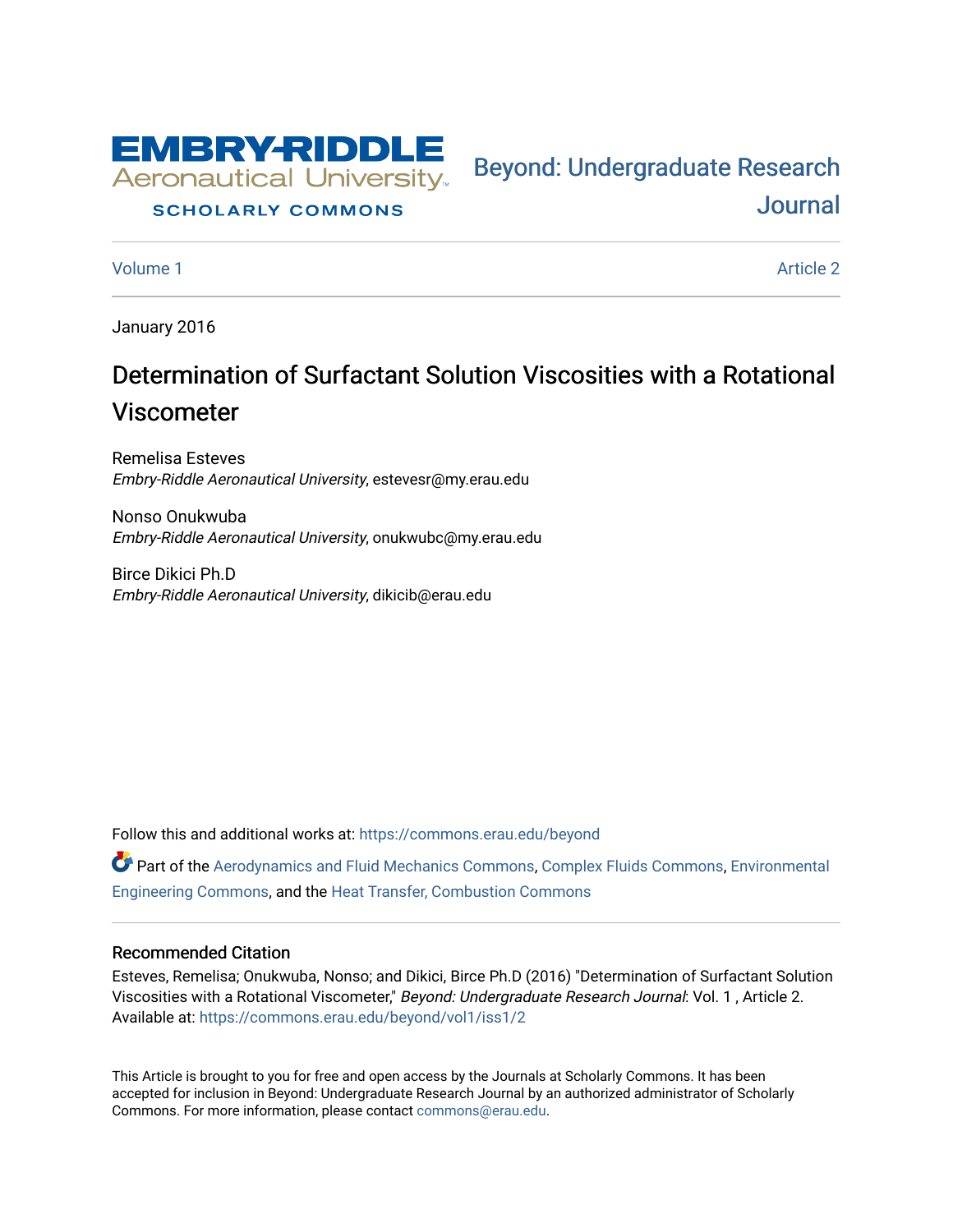

# **Determination of Surfactant Solution Viscosities with a Rotational Viscometer**

Remelisa Esteves, Nonso Onukwuba, and Birce Dikici

#### **Abstract**

Aqueous surfactant solutions are used in engineering systems for improving boiling heat transfer. The purpose of this research is to determine the viscosities of surfactant solutions and to investigate the effect of composition on viscosity. The results obtained can possibly be used as reference for further study in the effects of surfactant solution viscosities on nucleate boiling. A rotational viscometer was used to determine the viscosities of three surfactant solutions – SLS, EH-14, and SA-9 – of various compositions at room temperature. It was discovered that the viscosities of SLS, EH-14, and SA-9 had a nearly consistent pattern as their compositions increased. The approximate maximum viscosity measured was 1.39 mPa**∙**s for SLS, 1.52 mPa**∙**s for EH-14, and 3.17 mPa**∙**s for SA-9. Based on the results, it was inferred that as the composition of these surfactant increases, so does the viscosity of the solution.

#### **Introduction**

The nucleate boiling of water is important in engineering systems such as cooling equipment for electronics. Engineering systems can malfunction when overheated; thus it is important to keep their temperatures low. To prolong the service life of engineering systems, water can be used to cool the equipment for electronics within those systems. Adding surfactants in boiling water increases the number of nucleation sites and reduces wall temperature [1,2]. To understand the effectiveness of surfactants on nucleate boiling of water, it is imperative to investigate their fluid properties when mixed with water. For this study, viscosity, a fluid property, was investigated.

Viscosity is defined as fluid's resistance to flow [3]. In one-dimensional shear flow of Newtonian fluids, shear stress can be expressed by the linear relationship: where

$$
\tau = \mu \frac{du}{dy} \tag{1}
$$

the constant of proportionality μ is called the coefficient of viscosity or the dynamic (or absolute) viscosity of the fluid, whose unit is kg/m∙s, or equivalently, N∙s/m2 (or Pa∙s). Rate of deformation of a fluid element is equivalent to du/dy [4]. For liquids, the viscosity is approximated as

$$
\mu = a10^{b/(T-c)}\tag{2}
$$

where, again, *T* is absolute temperature and a, b, and c

are experimentally determined constants. For water, using the values  $a = 2.414 \times 10^{-5} \text{ N} \cdot \text{s/m}^2$ ,  $b = 247.8 \text{ K}$ , and *c* = 140 K results in less than 2.5 percent error in viscosity in the temperature range of 0°C to 370°C [4]. For instance, the viscosity of water is 1.002 mPa∙s at room temperature (20℃), 0.8903 mPa∙s at 25℃, and 1.138 mPa∙s at 15℃ [5]. It can be seen from the variance in viscosity that viscosity decreases as temperature increases for most liquids. It is important that the temperatures of the surfactant solutions are kept constant to ensure consistency of results when testing the viscosity of solutions.

The objective of this research is to determine the viscosity of several surfactant solutions and to investigate the relationship between composition and viscosity. While the scope of this research is limited to determining the viscosity of surfactant solutions, the results obtained from this study can be referenced for further study in the effects of surfactant solution viscosities on nucleate boiling.

#### **Methodology**

The three surfactants are used in the experiments: Sodium lauryl sulfate (SLS), ECOSURFTM EH-14, and ECOSURFTM SA-9. SLS is an anionic surfactant used in many cleaning and hygiene products. EH-14 surfactant is biodegradable, nonionic surfactant with low aquatic toxicity. SA-9, known as a seed oil surfactant, is also a biodegradable nonionic surfactant that composed of alcohols, C6-C12, ethoxylated, and propoxylated 55- 80 percent. SLS is the only solid surfactant among the other surfactants. EH-14 can be described as a clear and slippery liquid that is soluble in water, which means it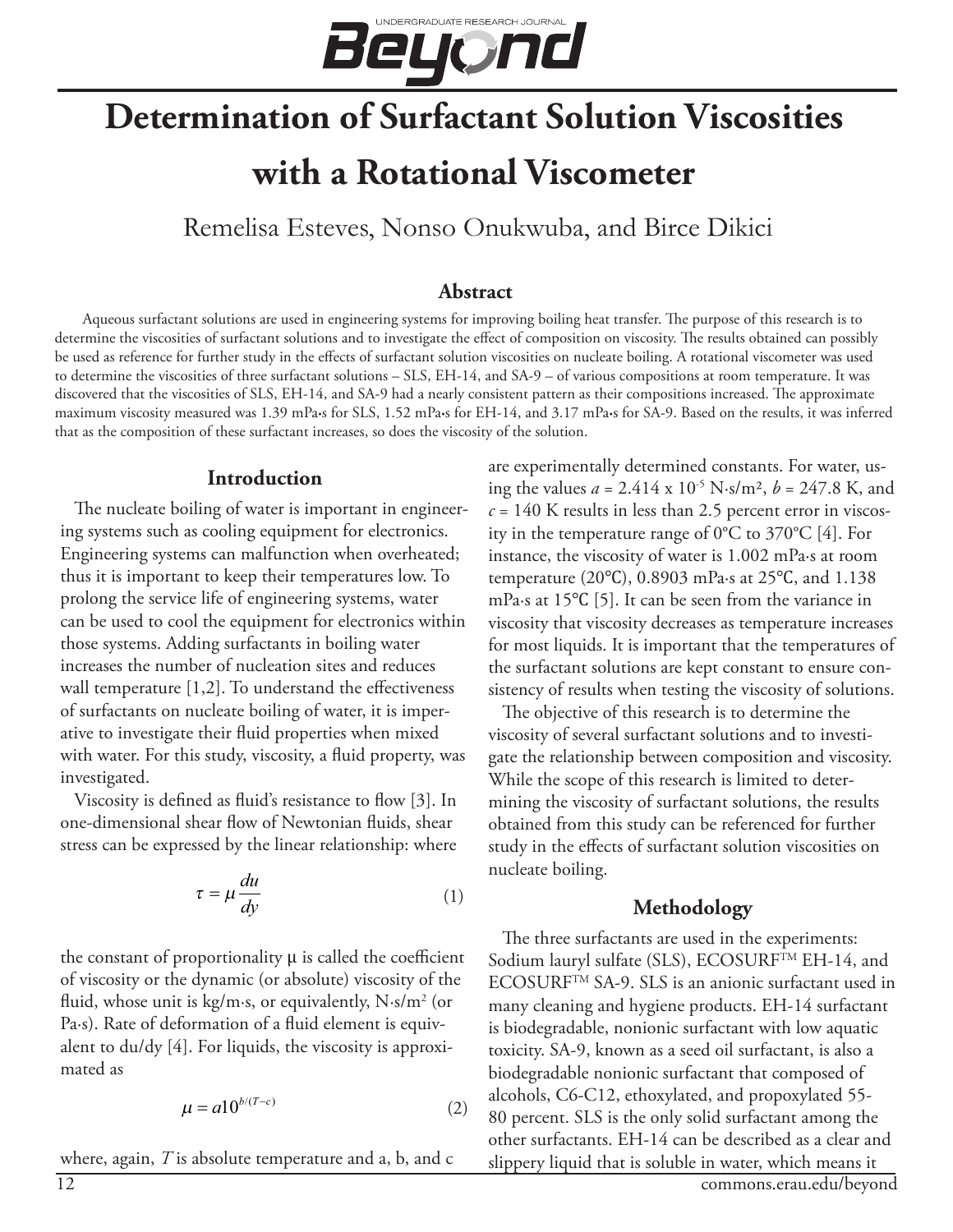# *Beyond Vol. 1*

dissolves in water. The surfactant SA-9 is described as a pale yellow liquid and is water dispersible. Water dispersible means that the chemical breaks down into very minute particles in water.

EH-14 and SA-9 were chosen because they are biodegradable and environmentally friendly alternatives to SLS. Additionally, they are new surfactants, so information on them cannot be found in literature. This research aims to study their viscosities at various concentrations. SLS, on the other hand, is a commonly used surfactant. Therefore, the results of the eco-friendly surfactants were compared to those of SLS.

The measurements are performed using a Digital Display Rotary Viscometer NDJ-5S (Figure 1). A rotational viscometer is specifically chosen for the experiment because it has the advantage of operating continuously at a given shear rate [6]. Because of this advantage, a rotational viscometer is generally used when absolute viscosity needs to be measured. This device measures viscosity from a rotating cylindrical rotor, which comes in different sizes depending on the fluid. The torque created



by the rotor on the fluid is dependent on the radius of the rotor. The rotational viscometer senses the torque required to rotate the rotor at a constant speed while immersed in a fluid [7, 8]. By measuring the torque, the fluid shear stress at any point of the rotor can be found, thus viscosity can be determined.

The #0 rotor is a rotor that is used to measure liquids



Figure 2: Diagram of #0 rotor assembly [9]

Figure 1: Digital Display Rotary Viscometer NDJ-5S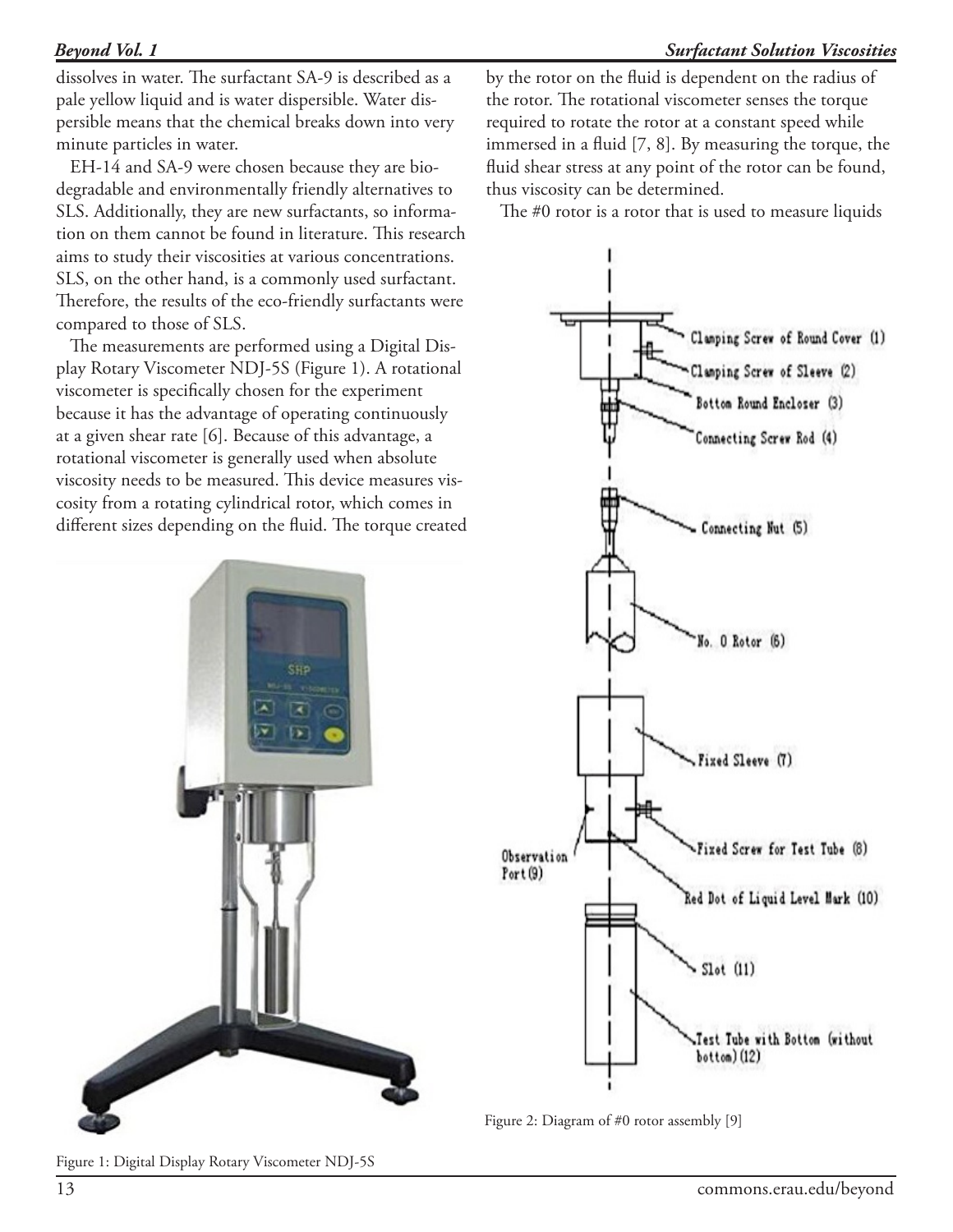with viscosities less than 15 mPa∙s. This rotor also came with a fixed sleeve, a fixed screw for test tube, a test tube with a bottom, and a test tube without a bottom. Figure 2 shows how #0 rotor and its components are assembled onto the housing of the viscometer.

To allow the rotor to make contact with the liquid, the test tube without a bottom was used. The test tube ensured that the viscometer obtained accurate measure-







Figure 3: Diagram of #0 rotor deflection check [9]

ment. A small mirror allowed clear viewing of the rotor within the bottomless tube to see whether the rotor deflected on a certain side. Figure 3 shows an example of this deflection (top) and the correct position of the rotor (bottom).

If the rotor deflects on a certain side, then adjustments need to be made to move the rotor away from the inner

wall of the test tube. To avoid skewed results, the rotor should not touch the inner wall of the tube. If the rotor deflected on a certain side, then adjustments were made to move the rotor away from the inner wall of the test tube to avoid skewed results. Once the rotor was centered, water at room temperature was tested to ensure that the viscometer would measure accurately. It was found that the resulting viscosity value from the viscometer matched the expected value (1.002 mPa∙s at 20°C). It was noted that, during the process of measuring a liquid, it is normal for the rotor to swing slightly within the test tube. However, if the rotor touches the inner wall of the tube while testing a liquid, the rotor would need to be readjusted.

The next step that was taken in carrying out the research was to determine the viscosity of the surfactants. A calibrated scoop aided in obtaining the correct amount of surfactant. This amount was measured out to the appropriate weight. PPM is a unit of measurement, which means parts per million.

$$
ppm = 1,000,000 \frac{m_{surf}}{m_{sol}}
$$
 (3)

In Equation 3,  $m_{\text{surf}}$  is surfactant mass and  $m_{\text{sol}}$  is surfactant solution mass. For each trial, water was tested first before surfactant solutions. This procedure was followed to ensure accurate and consistent data. The mass of water that was used to mix all surfactants was a constant 400 g throughout the experiment. The uncertainty of the rotational viscometer is ±5 percent for Newtonian liquids. Since water is a Newtonian liquid, it was expected that the experimental viscosity of water would measure as 1.002 ± 0.05 mPa∙s. Tools of measurement ensured consistent measurements of water and surfactants. A hot plate and magnetic stirrer allowed thorough mixing of the surfactant solutions. After mixing, the viscosities of the surfactant solutions were measured with the viscometer. This procedure was repeated in order to verify and compare results between two trials. After each trial, the rotor and its casings were detached and washed out. The beakers and other equipment were also washed out and dried to avoid skewed data. This process was carried out for the remainder of the experiments.

# **Results**

Figure 4 shows the viscosity measurements of the SLS solution with the corresponding compositions from trials 1 and 2.

Figure 5 shows the viscosity measurements of the EH-14 solution with the corresponding compositions from trials 1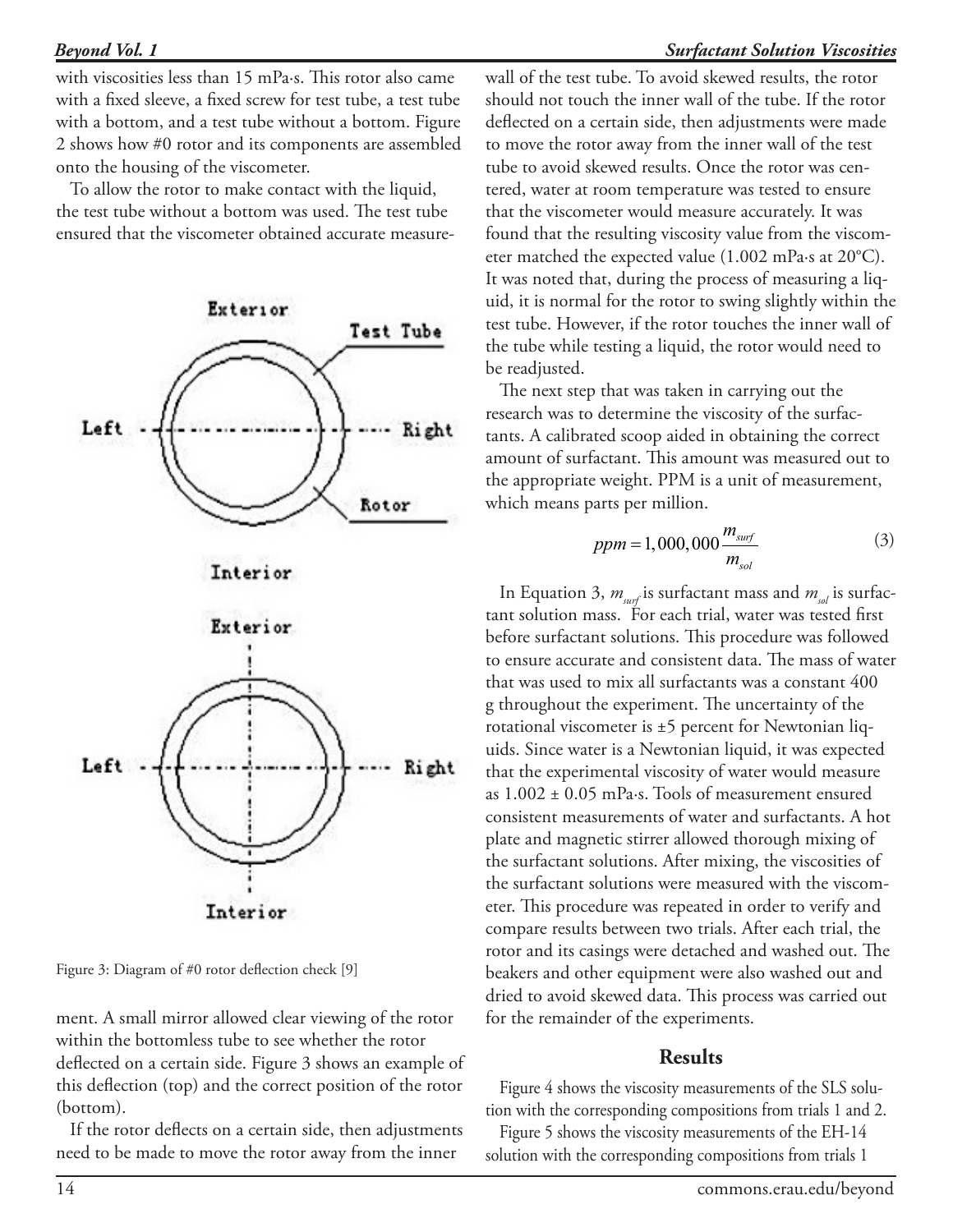

Figure 4: SLS solution viscosities with increasing composition



Figure 5: EH-14 viscosities with increasing composition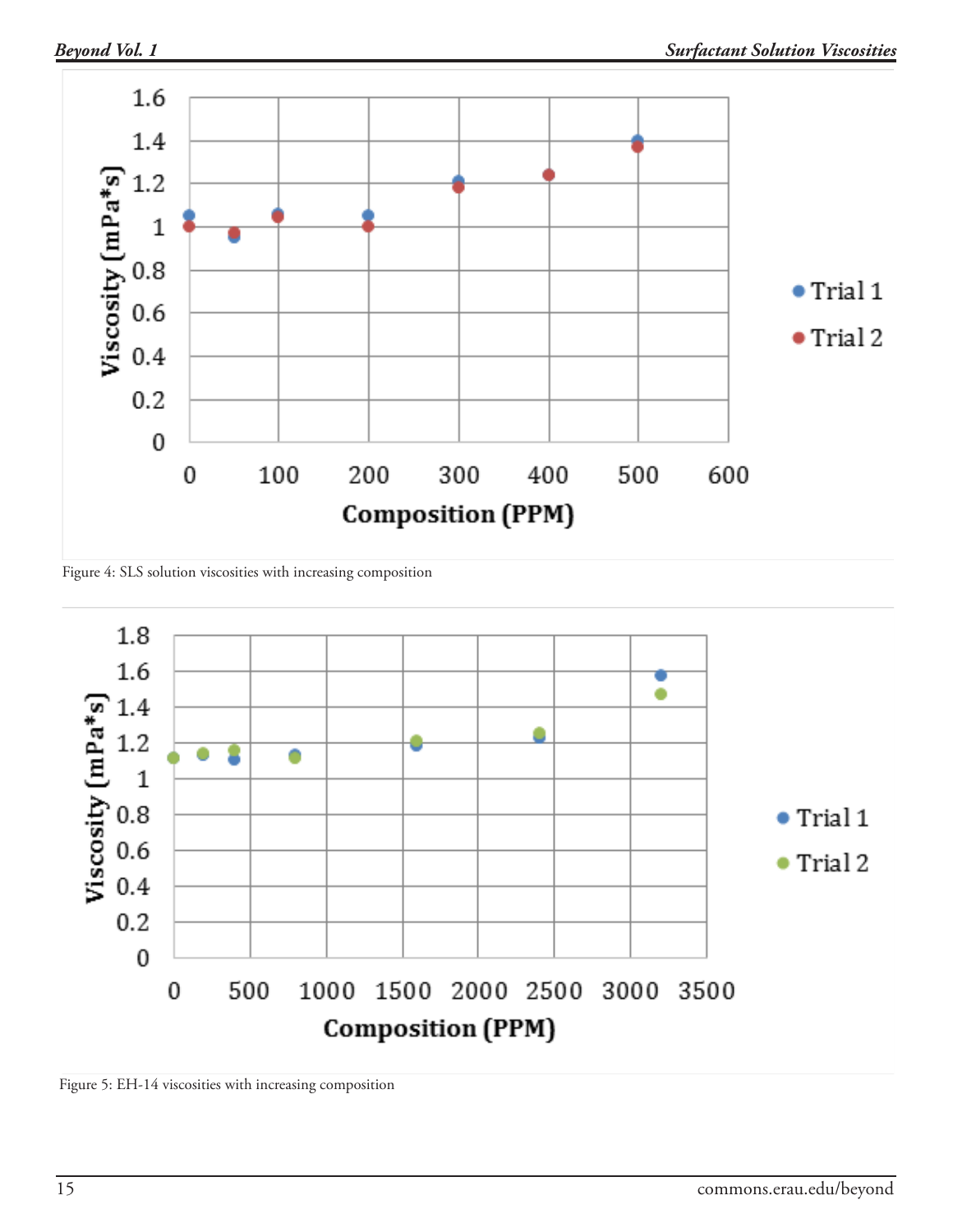



Figure 6: SA-9 viscosities with increasing composition

and 2.

Figure 6 shows the viscosity measurements of the SA-9 solution with the corresponding compositions from trials 1 and 2.

## **Discussion and Error Analysis**

It was observed that the viscosity slightly increased as the composition of SLS increased. Figure 4 showed a steady increase in viscosity as the composition of EH-14 increased. For SA-9, it was observed that both trials follow a very similar pattern to each other. Figure 6 shows a significant increase in viscosity between 200 PPM and 300 PPM and between 500 PPM and 600 PPM. The SA-9 solution showed the most significant increase in viscosity out of all of the solutions.

Surfactant solution's Newtonian or Non-Newtonian behavior also affects when the viscosity values measured at increased concentrations. If the solution viscosity does not change significantly at higher concentrations, that means the solution reveals the Newtonian fluidic behavior [10]. Viscosity of Non-Newtonian surfactant solutions is increased with the surfactant concentrations [10].

To verify the consistency in the measurements, the percentage differences were determined.

$$
\%diff. = \left| \frac{\mu_{t1} - \mu_{t2}}{\frac{\mu_{t1} + \mu_{t2}}{2}} \right| * 100\% \tag{4}
$$

In Equation 4,  $\mu_{\rm r1}$  is the viscosity of a surfactant solution from trial 1 and  $\mu_{_{2}}$  is the viscosity of a surfactant solution from trial 2. Table 1, 2 and 3 (Appendix) shows all of the percentage differences for the SLS, EH-14 and SA-9 solutions. The percentage differences fell within 5 percent for SLS, within 7 percent for EH-14, and within 3 percent for SA-9, which indicates that the viscosities from each trial were nearly consistent. Next, the percentage errors of the viscosities of each solution at 0 PPM were calculated because they slightly deviated from the theoretical viscosity of water at room temperature. Equation 5 was used to perform this calculation.

$$
\%error = \left| \frac{\mu_{exp} - \mu_{theory}}{\mu_{theory}} \right| * 100\% \tag{5}
$$

 $\mu_{\text{exp}}$  is the measured viscosity of water, and  $\mu_{\text{theory}}$  is the theoretical viscosity of water (1.002 mPa∙s at 20°C).

Percentage errors of water viscosity measurements from each trial of each surfactant test show that the error varied from 0.2 percent to 10.7 percent. This is because water viscosity at 20°C is 1.002 mPa∙s and reduces 23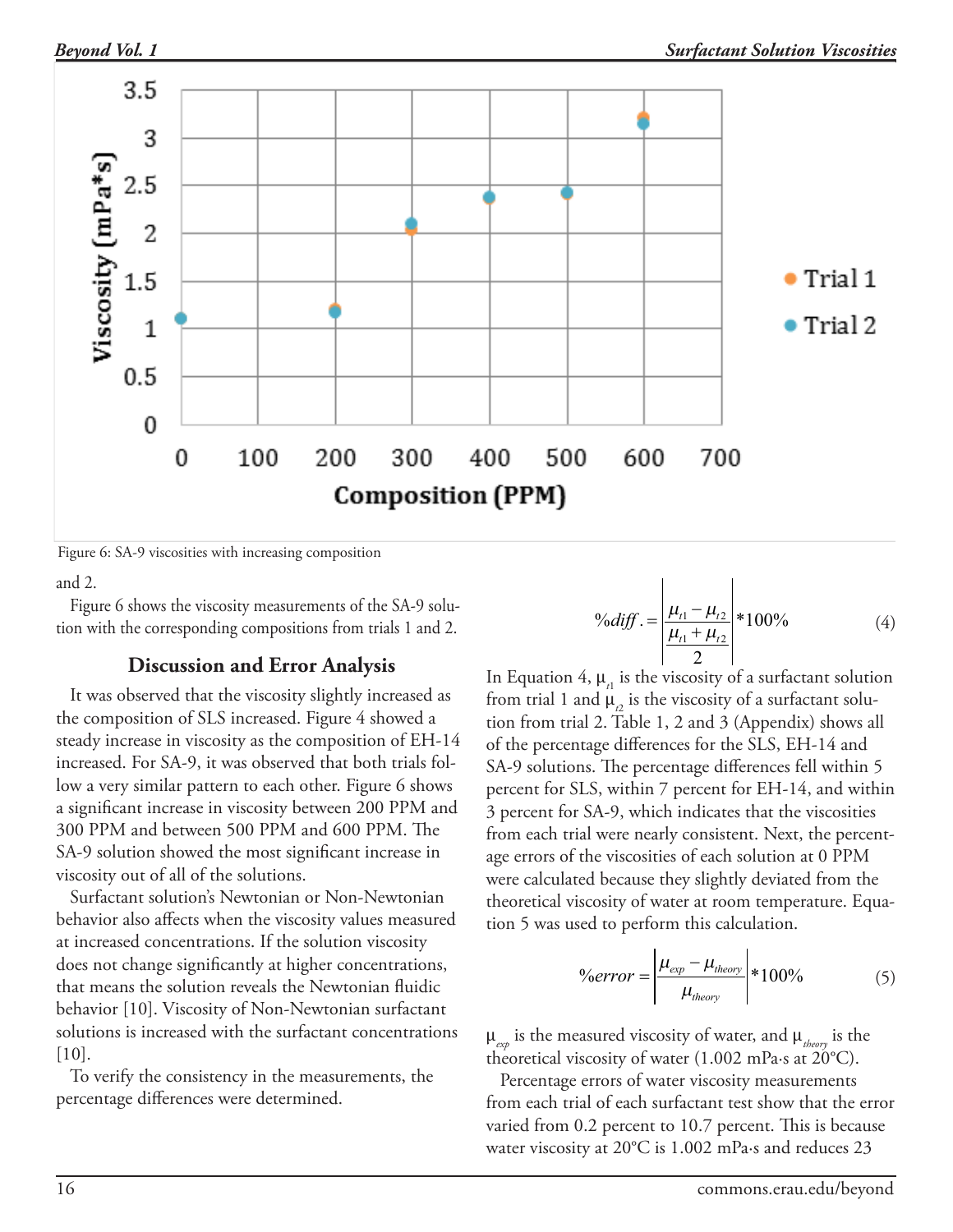#### *Beyond Vol. 1*

percent in only 10°C temperature difference. Table 4 shows the percentage errors for each surfactant test.

The test with the lowest average percentage error was the SLS test, which indicated that the measurement of the viscosity of water was very close to accurate. On the other hand, the EH-14 test had the highest average percentage error. In general, the percentage errors in Table 4 show that there were fluctuations in the measurements.

In this study, there were several sources of errors that could have led to skewed and inaccurate data. One source of error for this experiment was the fact that mass scale that was used in measuring the masses of the surfactant and the water had a maximum mass rating of 300 g. As the water had to be a constant 400 g, a mass of 250 g was always obtained first and then another mass of 150 g of water had to be added to it. In transferring the water masses between beakers, some droplets were left behind which could have led to incorrect readings. In transferring the weighed surfactant masses into the beakers of water, it was always difficult in successfully transferring all the surfactant into the beaker. It was especially difficult working with SA-9 due to its property of being water dispersible. This made it difficult to rinse out the surfactant from the small measurement cups into the beaker. When measuring water, it was observed that the experimental viscosity values slightly deviated from the theoretical value of 1.002 mPa∙s at room temperature. As mentioned in the methodology section, the uncertainty of the rotational viscometer is a contributor to this error. Tables 2 and 3 in the appendix section show that the recorded values for water went slightly higher than expected uncertainty range. Temperature was the likely contributor to this error, along with the uncertainty of the viscometer, since viscosity is sensitive to temperature changes. The percentage error had to be approximately 10 percent or less to consider the experimental viscosity as reasonable. On the other hand, for Non-Newtonian fluids, a rheometer might be a more convenient instrument to measure the fluid flow in response to applied forces. It is not known if the higher concentration solutions of SLS, EH-14, and SA-9 present Newtonian or Non-Newtonian behavior.

## **Conculsion**

From the data presented, it was observed that the viscosities of each surfactant solution increased with an increase in its composition. Although this was an expected result, the plots show different patterns. The SA-9 surfactant in particular, had the steepest slope out of the

# *Surfactant Solution Viscosities*

three surfactants. Another observation was the range of values in which the viscosity increase occupies. Both the SLS and EH-14 surfactants occupied viscosity ranges of between 0.9 mPa∙s and 1.6 mPa∙s. SA-9, however, occupied a range of 1.10 mPa∙s and 3.2 mPa∙s. It could be because of surfactants' critical micelle concentration (CMC). If CMC is exceeded, the viscosity is increased more rapidly. Also, SA-9 is water dispersible. The suspended particles in the solution could be the reason for its higher viscosity, as the solution is not a uniform and homogenous one. This might be the reason of the higher viscosity values for SA-9 at higher concentrations.

The findings of this research provide a better understanding of the viscous behavior of surfactant solutions. In the future, the relationship of surface tension with surfactant concentration will be investigated for various surfactants. Research will be conducted to study how fluid properties affect boiling heat transfer. If some biodegradable surfactants show favorable results in comparison to SLS, then they can possibly be used as alternative sources for improving boiling heat transfer.

#### **References**

- [1] Elghanam, R.I., Fawal, M.M.E.L, Aziz, R.A., Skr, M.H., Khalifa, A.H. (2011). Experimental Study of Nucleate Boiling Heat Transfer Enhancement by Using Surfactant. *Ains Shams Engineering Journal*, *2*(3-4), 195-209. Retrieved from http://www. sciencedirect.com/science/article/pii/S2090447911000438.
- [2] Dikici, B., Edidiong Eno, and Marc Compere. Pool Boiling Enhancement with Environmentally Friendly Surfactant Additives. *Journal of Thermal Analysis and Calorimetry*, February 2014, DOI 10.1007/s10973-013-3634-x.
- [3] Elert, G. (2015). *Viscosity*. Retrieved from physics.info/viscosity.
- [4] Cengel, T.A., Cimbala J.M. *Fluid Mechanics: Fundamentals and Applications*. 3rd Edition, McGrawHill, 2014, Print.
- [5] Kestin, J., Sokolov, M., and Wakeham, W.A. (1978). *Viscosity of Liquid Water in the Range -8*℃ *to 150*℃. Retrieved from http:// www.nist.gov/data/PDFfiles/jpcrd121.pdf.
- [6] Secco, R.A., deBruyn, J.R., and Kostic, M. (n.d.). *Fluid Viscosity Measurement*. Retrieved from http://www.kostic.niu.edu/ K12208\_C046-Viscosity-PR.pdf.
- [7] Pavement Interactive (2011). *Rotational Viscometer*. Retrieved from www.pavementinteractive.org/article/rotational-viscometer/.
- [8] Great Wall Instrument (n.d.). *Operational Manual for NDJ-5S Digital Rotary Viscometer*. Retrieved from http://www.joyfay. com/media/import/tester/NDJ-5S-Manual.pdf.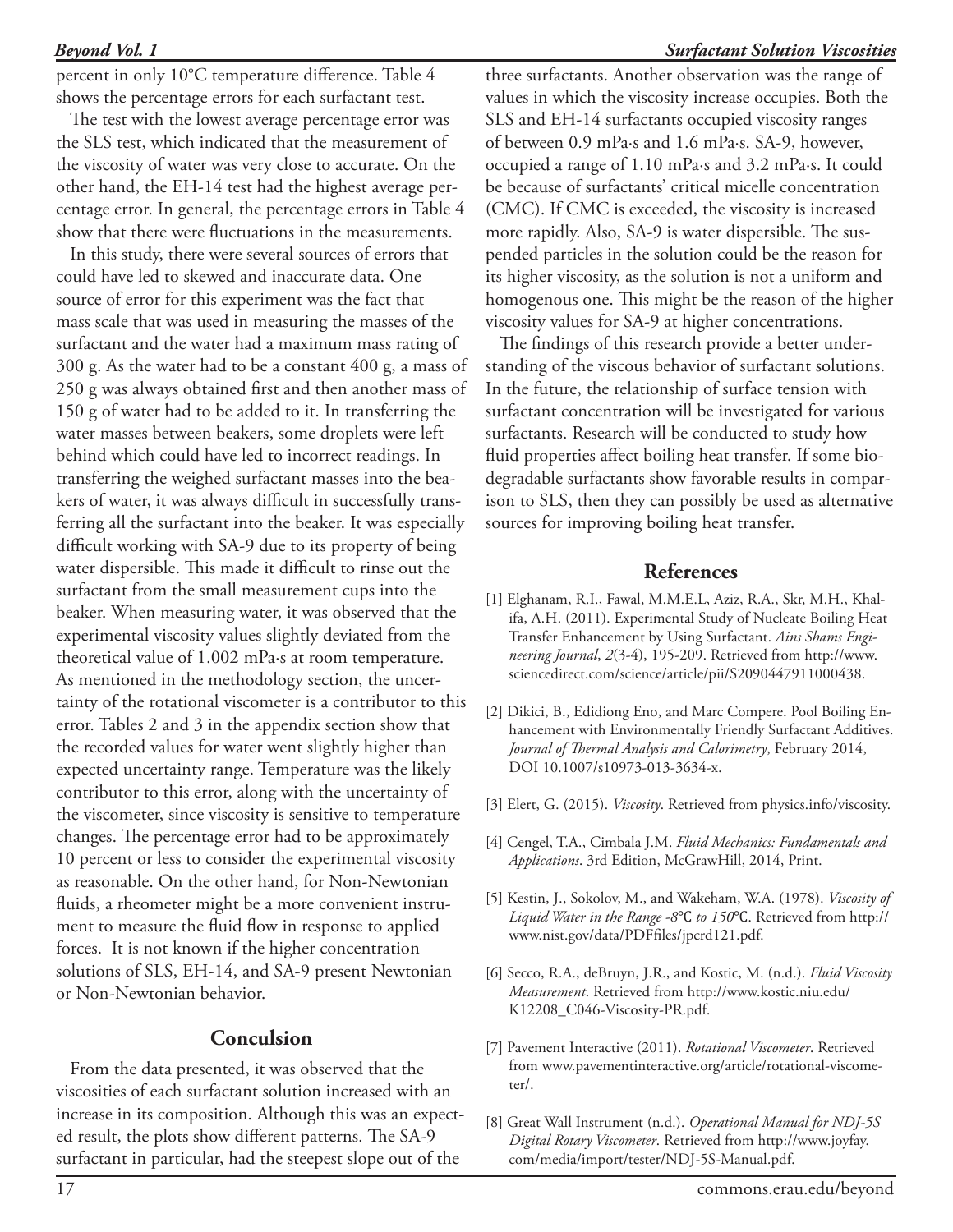- [9] Produstrial (2015). *Operation Manual for NO. 0 Rotor*. Retrieved from http://www.produstrial.com/v/vspfiles/assets/images/products/0%20rotor%20manual.pdf.
- [10] Cheng, L., Mewes D., Luke, A., 'Boiling phenomena with surfactants and polymeric additives: A state-of-the-art review', *International Journal of Heat and Mass Transfer 50* (2007) 2744–2771

#### **Authors**

#### **Remelisa Esteves**

Remelisa Esteves is an undergraduate student of Embry-Riddle Aeronautical University (ERAU) who is currently a senior in aerospace engineering with a specialization in aeronautics and a minor in applied mathematics. She is involved in school clubs, including Sigma Gamma Tau (SGT) and Kappa Mu Epsilon (KME). She worked on campus as a teaching assistant for Calculus and Analytical Geometry I for Engineers and a mathematics tutor. Although Remelisa studies aerospace engineering, she takes interest in Fluid Mechanics. Currently, she is studying the fluid properties of surfactant solutions. Through research, she investigates the application of surfactant solutions to engineering systems.

#### **Nonso Onukwuba**

Nonso Onukwuba is a senior at Embry-Riddle Aeronautical University, scheduled to graduate in the spring semester of 2016. He is currently pursuing a Bachelor of Science degree in Aerospace Engineering with a focus on the Aeronautics track. He is a member of AIAA, Catholic Students Association as well as the African Students Association, where he served dutifully as the financial secretary.In addition to Aerospace Engineering, Nonso is very much involved in the Mechanical Engineering Department, where his interests in Fluid mechanics can be observed through the research projects he is an active participant in.

#### **Dr. Birce Dikici**

Dr. Dikici is an assistant professor at Embry-Riddle Aeronautical University. She obtained both her MSME and Ph.D. from Texas Tech University upon receiving her BSME from Gazi University, Turkey. Dr. Dikici has numerous journal and conference proceedings on energy generation, boiling, and clean energy systems. She designed various experimental systems and developed several diagnostic methods for characterization of Aluminum nanoparticle burning and brought a number of

analytical approaches to model energy propagation.

Dr. Dikici is also ASME student section advisor at Embry-Riddle Aeronautical University. She encourages mechanical engineering students to become involved in their ASME student section by arranging activities.

# **Appendix**

| Composition<br>(PPM) | <b>Viscosity</b><br>Trial 1<br>(mPa·s) | <b>Viscosity</b><br><b>Trial 2</b><br>(mPa·s) | Percentage<br><b>Difference</b> |
|----------------------|----------------------------------------|-----------------------------------------------|---------------------------------|
| 0 (Tap water)        | 1.05                                   | 1.00                                          | 4.88%                           |
| 50                   | 0.95                                   | 0.97                                          | 2.08%                           |
| 100                  | 1.06                                   | 1.04                                          | 1.90%                           |
| 200                  | 1.05                                   | 1.00                                          | 4.88%                           |
| 300                  | 1.21                                   | 1.18                                          | 2.51%                           |
| 400                  | 1.24                                   | 1.24                                          | $0.00\%$                        |
| 500                  | 1.40                                   | 1.37                                          | 2.17%                           |

#### **Table 2: Summary of EH-14 solution tests**

| Composition<br>(PPM) | <b>Viscosity</b><br>Trial 1<br>(mPa·s) | <b>Viscosity</b><br><b>Trial 2</b><br>(mPa·s) | Percentage<br><b>Difference</b> |
|----------------------|----------------------------------------|-----------------------------------------------|---------------------------------|
| 0 (Tap water)        | 1.11                                   | 1.11                                          | $0.00\%$                        |
| 200                  | 1.13                                   | 1.14                                          | 0.881%                          |
| 400                  | 1.10                                   | 1.15                                          | 4.44%                           |
| 800                  | 1.13                                   | 1.11                                          | 1.79%                           |
| 1600                 | 1.18                                   | 1.21                                          | 2.51%                           |
| 2400                 | 1.22                                   | 1.25                                          | 2.43%                           |
| 3200                 | 1.57                                   | 1.47                                          | 6.58%                           |

**Table 3: Summary of SA-9 solution tests**

| Composition<br>(PPM) | <b>Viscosity</b><br>Trial 1<br>(mPa·s) | <b>Viscosity</b><br><b>Trial 2</b><br>(mPa·s) | Percentage<br><b>Difference</b> |
|----------------------|----------------------------------------|-----------------------------------------------|---------------------------------|
| 0 (Tap water)        | 1.10                                   | 1.10                                          | $0.00\%$                        |
| 200                  | 1.20                                   | 1.17                                          | 2.53%                           |
| 300                  | 2.04                                   | 2.10                                          | 2.90%                           |
| 400                  | 2.35                                   | 2.38                                          | 1.27%                           |
| 500                  | 2.40                                   | 2.43                                          | 1.24%                           |
| 600                  | 3.20                                   | 3.14                                          | 1.89%                           |